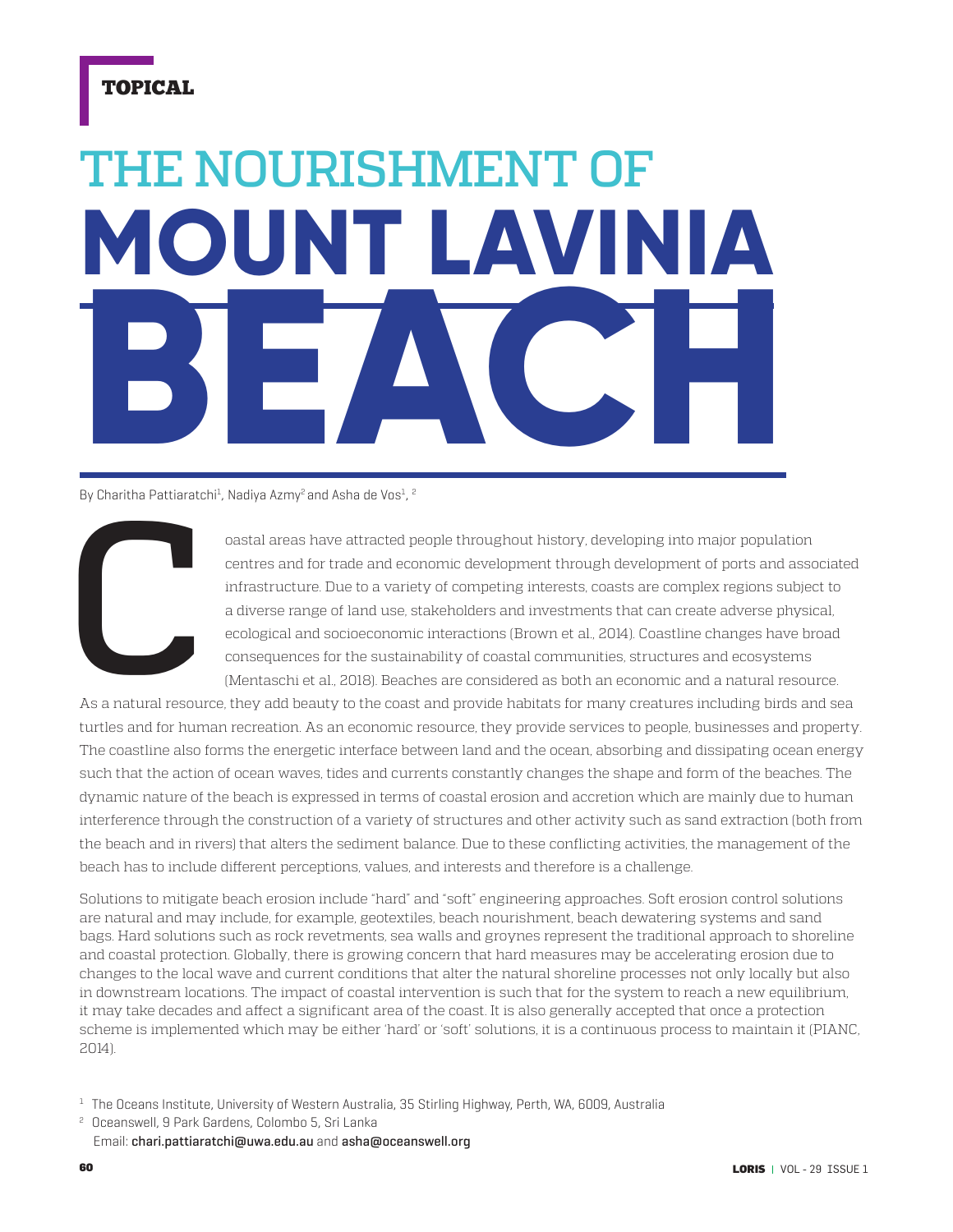This paper relates to the recently concluded beach nourishment project undertaken at Mt. Lavinia beach in April 2020. Under the auspices of the Coast Conservation Department (CCD) of Sri Lanka, 150,000 m3 of sand extracted from two-six kilometers offshore from Ratmalana station was placed on a 500- meter length of Mt. Lavinia beach. The objective of the project has been defined as forming a 15-meter wide beach at Wellawatte through northward sand transport from Mount Lavinia (Daily Mirror, 2020).

In this paper, we undertake an analysis of the current situation through personal experience, numerical modelling together with Google Earth and Sentinel satellite imagery. The Google Earth imagery was obtained on 5 April 2020 – just prior to the commencement of the beach nourishment project, reflecting the existing state of the beach. We use these imagery for illustrative purposes. The area under consideration is a five kilometer stretch of beach between the Mount Lavinia headland to the Wellawatte canal outlet.

The stability of a beach depends on sand transport along shore (parallel to the beach) and cross-shore (perpendicular to the beach). Along the west coast of Sri Lanka, the net transport of sand is from south to north in response to the south-west monsoon waves and swell waves originating from the southern ocean. It is estimated that the transport capacity in the region is ~ 255,000 m3 per year with the net movement from south to north (Jayathilaka and Fernando, 2019). This is in response to the south-west monsoon. During the north east monsoon period, this section of the coast is sheltered by the monsoon generated waves but is influenced by the local sea breeze that transports sand from north to south. However, the volumes are small compared to that during the south-west monsoon (Pattiaratchi et al., 1999). As is the case with beaches globally, there is a seasonal variation in the beach width. In the event of energetic waves with long wave periods, there is onshore transport of sand along the sea bottom resulting in an increase in beach width. In contrast, during energetic breaking waves with small wave periods, such as those experienced during the south-west monsoon season, strong offshore transport occurs, the beach is eroded and beach width decreases. Therefore, along this coastal stretch, beaches are narrow during the south-west monsoon and wider during the north-east monsoon. This is not erosion/accretion but the natural variability.

Embayed beaches bounded by headlands ('headland bay beaches') are a common feature globally and along the coast of Sri Lanka. Coastal headlands and their associated beaches are considered the most natural beach landforms. This is because waves diffracting (diffraction refers to the wave phenomenon that occurs when a wave encounters an obstacle or a slit. It is defined as the bending of waves around the corners of an obstacle) at the headland approach the beach at right angles, minimising the longshore transport (longshore transport refers to the transport of sand parallel to the shore by the combined action of waves, tides and the shore-parallel currents produced by them). The major geological formation at Mount Lavinia is the prominent headland where Mount Lavinia hotel is located (Figure 1). To the south, the headland traps sand resulting in a wide beach providing a great amenity to hotel residents (Figure 1). The sand extends offshore to the end of the headland indicating that sand can move from south to north around the headland. The beach to the north of the hotel is controlled by the headland. This is evident in the image, which shows the wave crests approaching parallel to the beach as represented in Figure 1. The presence of many rocks



Figure 1: Mount Lavinia hotel and headland.

and boulders in this region will also act to break the energy of the waves. Therefore, this part of the beach is stable.

The stretch of beach between Mount Lavinia and Aponso Avenue is shown in Figure 2. The rock formation on the beach at the end of Aponso Avenue acts as a barrier to the northward sand transport. This results in a wider beach to the south for almost one kilometre. To the north of the rock at Aponso Avenue the shoreline indents but there is no erosion as evidenced by the presence of healthy vegetation (Figure 3).

The 1.6 kilometer stretch of beach between the rock at Aponso Avenue and Dehiwala canal outlet is protected by a shallow reef parallel to the coast as evidenced by the breaking waves (Figure 4). The presence of the reef dissipates the wave energy and provides protection for the beach. Nevertheless, there is still sand transport with the training groynes at the canal entrance acting as a barrier for northward sand transport. There is accumulation of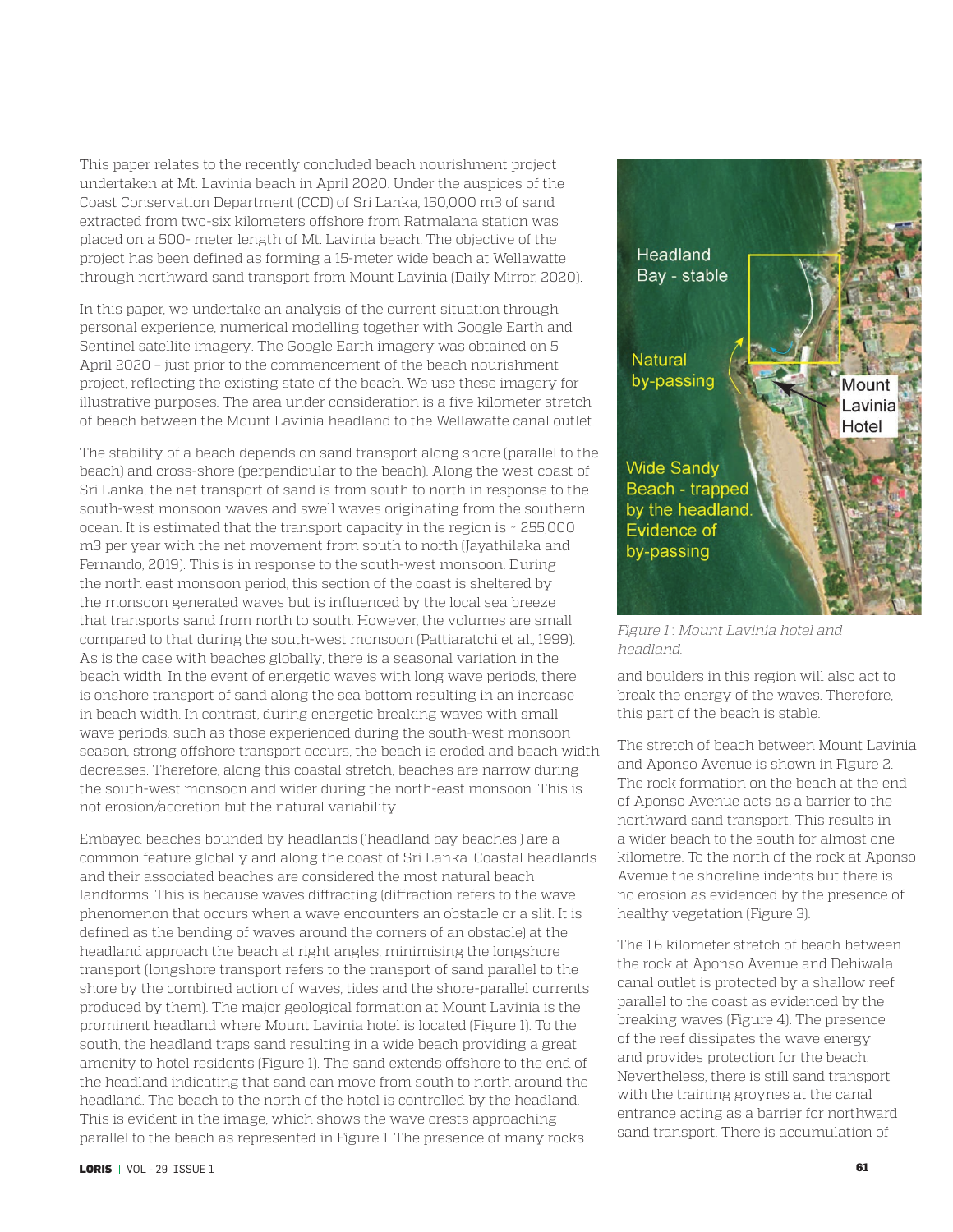**[OPICAL** | THE NOURISHMENT OF MOUNT LAVINIA BEACH TOPICAL THE NOURISHMENT OF MOUNT LAVINIA BEACH

sand to the south of the Dehiwala canal outlet (Figure 4). Again, there is no evidence of erosion along this stretch of the coastline. This is highlighted by examining the shoreline change maps created using the Sentinel satellite over the period of March 2016 to November 2019 (Figure 5). The seasonal changes as mentioned above are reflected in the maps but there is no systematic erosion.

The pattern of sand accretion/deposition repeats at the canal outlets at Dehiwala and Wellawatte (Figure 4). Here, coastal structures have been built to prevent sand deposition at the outlet to keep it open. The accumulation of sand to the south of the outlets results in wider beaches while those to the north of these structures are narrow due to the trapping effect of the training groynes.

This coastal stretch has significant biological and ecological importance (Fernando, 2009) that also impact local livelihoods. Not only is it abundant with sandstone reefs and rocky habitats (Uni-Consultancy Services, 2019), but it is also reported to be a part of one of the most productive lobster fishing sites (Bruin, 1970). In addition, the environment offshore from Mt. Lavinia is significant for its various dive sites including shipwrecks which are high in biodiversity but also hold great archaeological value and have become increasingly important to our tourism industry (Jayatillake, 2020). Furthermore, Mount Lavinia beach is considered one of the best beaches in Sri Lanka to observe seashells and molluscs, some of which are only found in these areas (Fernando, 2009). The easily accessible rocks at the southern end have been used by students to observe marine flora and fauna and has been the focus of much research.

## **Summary**

Summarising the above description of the beach processes and variability along the five kilometer stretch of beach between the Mount Lavinia headland to the Wellawatte canal outlet, it is clear that no erosion is occurring over this stretch of the coastline – it has been stable for many decades. Instead what we see is the natural variability of the beach resulting from seasonal changes in the incident wave climate in the area as a result of our monsoonal climate.

Our analysis identified several natural and man-made barriers for northward sand transport between Mount Lavinia and Wellawatte. These include the rock structure at Aponso Avenue and the canal outlets at Dehiwala and Wellawatte. There is no indication of how much sand will bypass these obstructions and whether the siltation as a result of increased sand supply will impact these outlets. It is possible that additional dredging may be required to keep the canal outlets open.

The sand nourishment of Mount Lavinia beach appears to have no tangible outcomes with respect to the aims of the project. The exercise appears to be undertaken without adequate planning and ignoring even basic coastal engineering principles. However, a considerable amount of money has been spent. It is expected, through design or otherwise, that the majority of the sand will be washed away from Mount Lavinia beach after the south-west monsoon season. Some sand has already been removed by higher waves associated with Tropical Cyclone Amphan. The percentage of sand deposited at Mount Lavinia beach making it as far as Wellawatte is likely to be small and certainly not sufficient to create the anticipated 15-m beach. The existing seasonal change in the beach is larger than 15 m per annum.

We believe that as we move into the future a thorough review of the decisionmaking process should be undertaken to prevent another costly exercise similar to this recurring in Sri Lanka. Over the next few months, monitoring of critical areas where the additional sand may have an impact should be monitored and should include the coastal reef systems and canal outlets.



Figure 2 : Mount Lavinia hotel to Aponso Avenue.



Figure 3: Aponso Avenue to Station Road.